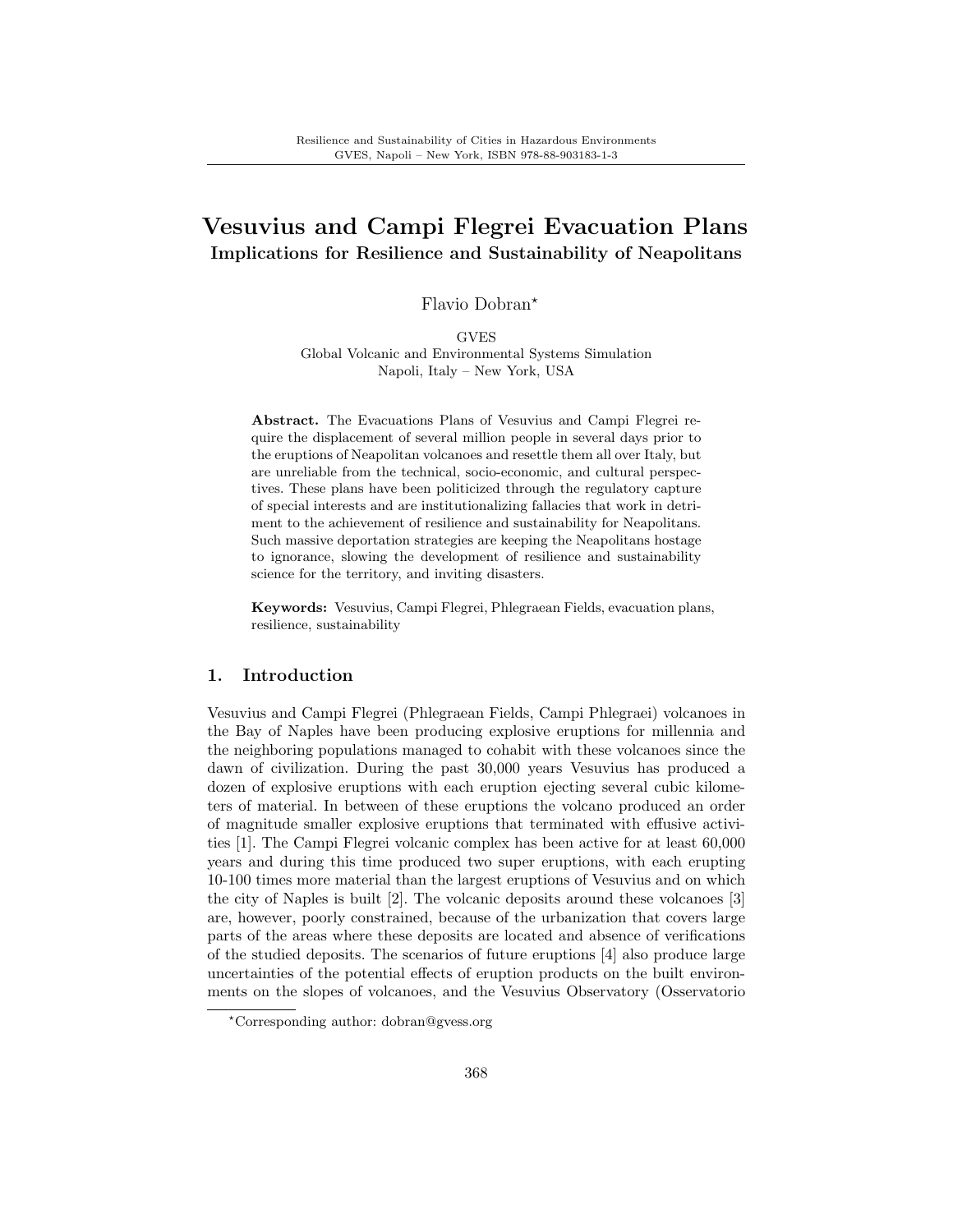Vesuviano) that monitors these volcanoes for seismicity, deformation of ground, and gas content is unable to associate the current ground uplift at Campi Flegrei and occasional rise of seismicity below Vesuvius with impending eruptions [5].

There are thus difficult choices for several million people cohabiting with Neapolitan volcanoes whose future eruptions are certain, but uncertain when they will occur. The Neapolitans can simply wait for the impending eruptions and then try to escape or can build resilient and sustainable habitats for cohabiting with volcanoes. The first choice pursues the *emergency culture* and has been politicized by the geologists through their Vesuvius [6] and Campi Flegrei [7] evacuation plans, with the objective of forcefully resettling several million people around the volcanoes in different Italian regions without first conducting a feasibility study whether such a strategy is acceptable to both the displaced people and to the people that should host the refugees for an undefined period of time. The second choice promotes the security culture and is called VESU-VIUS 2000 [8]. This strategy calls for an interdisciplinary and transdisciplinary feasibility study to determine how resilience and sustainability can be achieved for Neapolitans, before implementing any seismic and volcanic risk mitigation plans that require territorial interventions.

The Vesuvius and Campi Flegrei Evacuation Plans discussed in this paper are unreliable from the technical, socio-economic, and cultural perspectives, and work against building resilience and sustainability for the Neapolitan area. The regulatory capture and institutionalization of fallacies of these plans are preventing the development of such solutions and are inviting severe consequences not only for the Neapolitans but also for the nation and for the European Union whose resilience and sustainability will suffer. In the following we will elaborate on these issues and conclude that we should abandon the policies of massive deportations and work instead to produce safe and prosperous habitats for the people who want to cohabit with these volcanoes.

## 2. Vesuvius and Campi Flegrei Evacuation Plans

Vesuvius and Campi Flegrei evacuation plans require resettlements of some two million Neapolitans in different Italian regions as shown in Fig. 1, but do not consider what to do with the one million people from the city of Naples nor specify how to deal with the abandoned territories or specify that the displaced populations can return to their former habitats after the eruptions. These plans also do not consider plinian and super eruptions of the volcanoes, do not address the reliability of evacuation means (vehicles, ships, trains) in the presence of earthquakes that shake the ground and cause the collapses of buildings and blockage of escape routes, only vaguely quantify the parameters (earthquakes, ground deformation, gas content) associated with alert and evacuation levels, do not consider the possible panic of population from the collapses of pre-determined plans, and do not address the interactions and consequences of complex system components where a small system failure can lead to the entire system collapse  $[6, 7, 9-11]$ .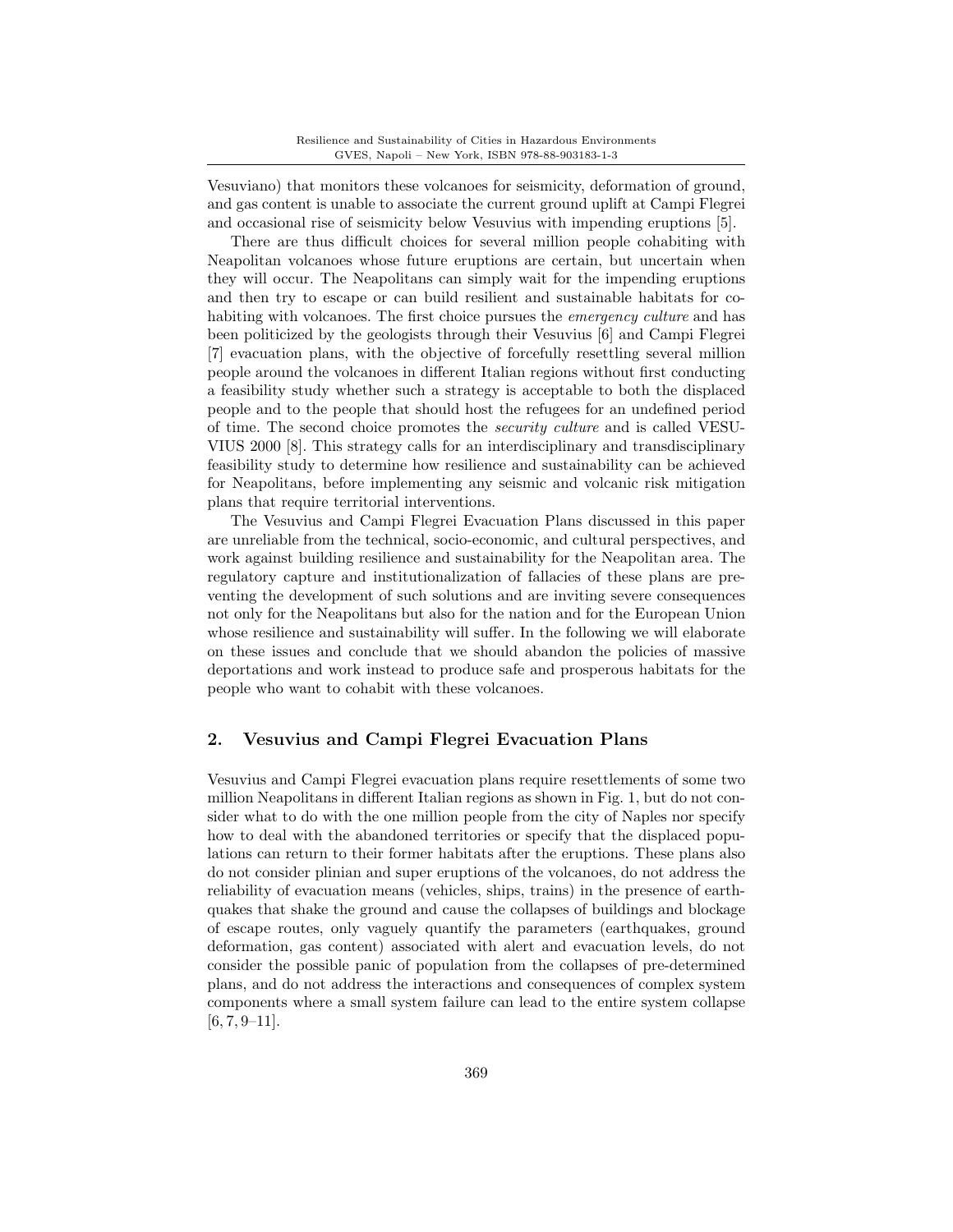

Figure 1. Vesuvius and Campi Flegrei evacuation plans require the resettlement of some three million Neapolitans in different Italian regions. Department of Civil Protection (Dipartimento della Protezione Civile) [6, 7, 9, 10].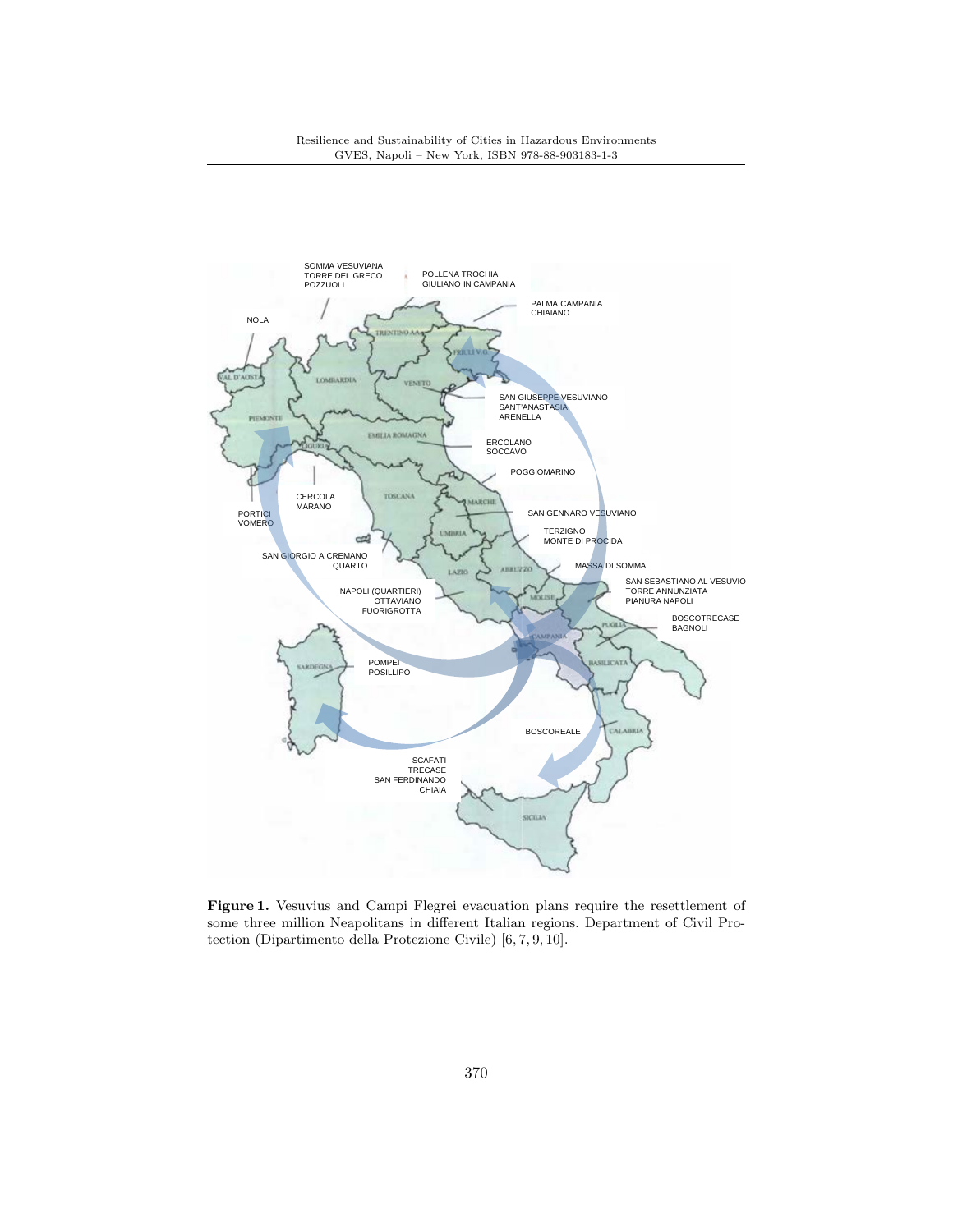When the Vesuvius evacuation plan was issued in 1995 it required the prediction of an eruption at least three weeks in advance in order to evacuate 600,000 people, but after it was criticized [12] that the scientists cannot reliably predict an eruption for this time window the geologists consulting the Civil Protection (Protezione Civile) changed this prediction window to three days in advance to be closer to two to three days associated with the predictions of eruptions of Mount St. Helens in 1980 and Pinatubo in 1991 [13, 14]. The two to three days prediction windows of eruptions of explosive volcanoes (Vesuvius and Campi Flegrei belong to this category) are based on the harmonic tremors of about 10 Hz, produced by the magma rising in conduits and the Vesuvius Observatory has not been recording such signals [5]. Instead, the recorded sporadic increases and decreases of seismicity of Vesuvius and Campi Flegrei are interpreted as arising from the local tectonics and exsolution of gases, if it is assumed that some magma already exists at several kilometers from the surface [15]. Furthermore, even the precise identification of the epicenters of earthquakes is often problematic, as recently demonstrated for the 2017 Ischia earthquake where the observatory made the wrong prediction of earthquake epicenter and caused damage to the tourist industry of the island and faced considerable criticisms of its operations [16].

A simple calculation shows that an evacuation of 600,000 people from the Central Station of Naples would require some 200 trains, or a train departing the station with 3000 people every 20 minutes during 72 hours. This is simply unreliable, not only because of the impossibility of carrying out such an engineering logistics nightmare in the absence of appropriate infrastructure, but also because of the high probability that the railroad tracks will go out of the alignment from the presence of frequent earthquakes and terminate train arrivals and departures. When this was also criticized [12] the Civil Protection opted for the evacuations with buses and private vehicles, and failed again to justify the transportation logistics, such as to demonstrate the reliability of the supply and distribution of fuel for road vehicles, coordination of state and private vehicles on the shaking territory maneuvering through the streets with collapsed buildings and bridges, clearing of abandoned vehicles for other vehicles to pass through, etc. The revisions of evacuation plans have been cosmetic [9, 10] and are not convincing who will give evacuation orders and on the basis of what levels of monitored parameters [11]. Moreover, if Vesuvius and Campi Flegrei volcanos were to erupt with one of their plinian or super eruptions the proposed evacuation strategies would be inadequate, because it would leave several million people on the Campanian Plain and bordering regions on the mercy of the volcanoes.

Assuming that the people can be evacuated from the immediate danger areas, will the evacuees safely arrive to the predetermined hosting areas and will the hosts accept the masses of people that lost everything, have been separated from their preferred environments, and have to rebuild their lives? Taking the recent lesson from Middle Eastern and African refugees in Europe it is an illusion to expect that the refugees will easily adapt to new environments, not only because the evacuees will demand equal opportunities in hosting areas and thus produce socio-economic consequences, but also because the assimilations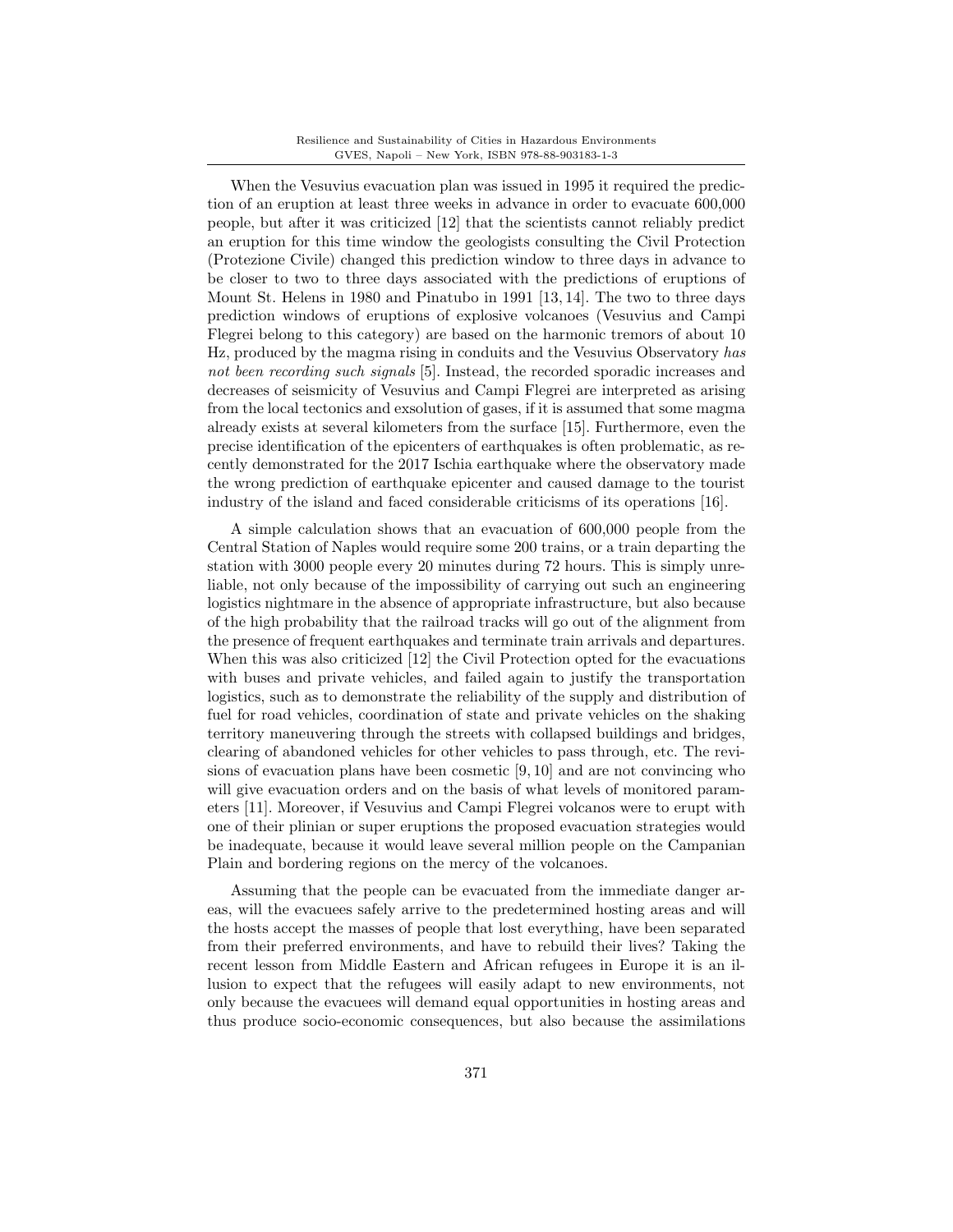of different cultures take generations and in the process each culture strives to preserve its identity. There is also the danger that the cities hosting the evacuees will experience a significant reduction of their resilience and sustainability. Because of these issues many evacuees risk never arriving to their destinations and being housed in makeshift houses for years along the evacuation routes through the expenditures of significant National and European Union resources.

And what will happen to the abandoned territory? Can it be protected and for how long, should we be concerned with the destruction of the Neapolitan culture and changes of the cultures of hosting regions, should we allow or forbid (how) the influx of immigrants into the abandoned territories from the nonevacuated areas with high demographic pressures or from poor economic areas elsewhere? These concerns have been voiced since 1995 and have fallen on deaf ears with the mass media being unable or unwilling to present the issues to the population [12].

Vesuvius and Campi Flegrei evacuation plans have been institutionalized [17–19, and many others], and why bother with their consequences when the time scales of volcanic eruptions are inconsistent with life spans of evacuation plans' architects and proponents that also manage the Vesuvius Observatory? In 1995 the Observatory was the principal promoter of Vesuvius evacuation plan and ever since its researchers, and those of its parent institution INGV (Istituto Nazionale di Geofisica e Vulcanologia), have shown no interest in collaborating with those of us who are developing the alternative resilience and sustainability framework for the Neapolitan area [8, 20] and prefer instead to live dangerously [16] by bearing the responsibility for the consequences of their choice.

## 3. Implications for Resilience and Sustainability

The consequences of Vesuvius and Phlegraean Fields Evacuation Plans are: (1) replacement of resilience and sustainability with insecurity, stagnation of socioeconomic development; (2) destruction of Neapolitan culture that even the volcanoes have not been able to accomplish in millennia; (3) corruption of weak researchers and public officials; (4) forcing the European Union to accept non resilient and sustainable policy for the Neapolitan area and generously supporting the research activities of the proponents of this policy; (5) marginalization of those who work in the direction of promoting resilience and sustainability for the territory; (6) suffocating interdisciplinary and transdisciplinary collaborations for risk management of complex systems; etc. The regulatory capture, spread of fallacies, and appeal to ignorance are the principal means by which the evacuation plans are succeeding in building the emergency culture and suffocating the development of the security culture in the Neapolitan area.

#### 3.1 Regulatory Capture

Regulatory capture is a form of government failure which occurs when a regulatory agency, created to act in the public interest, instead advances the concerns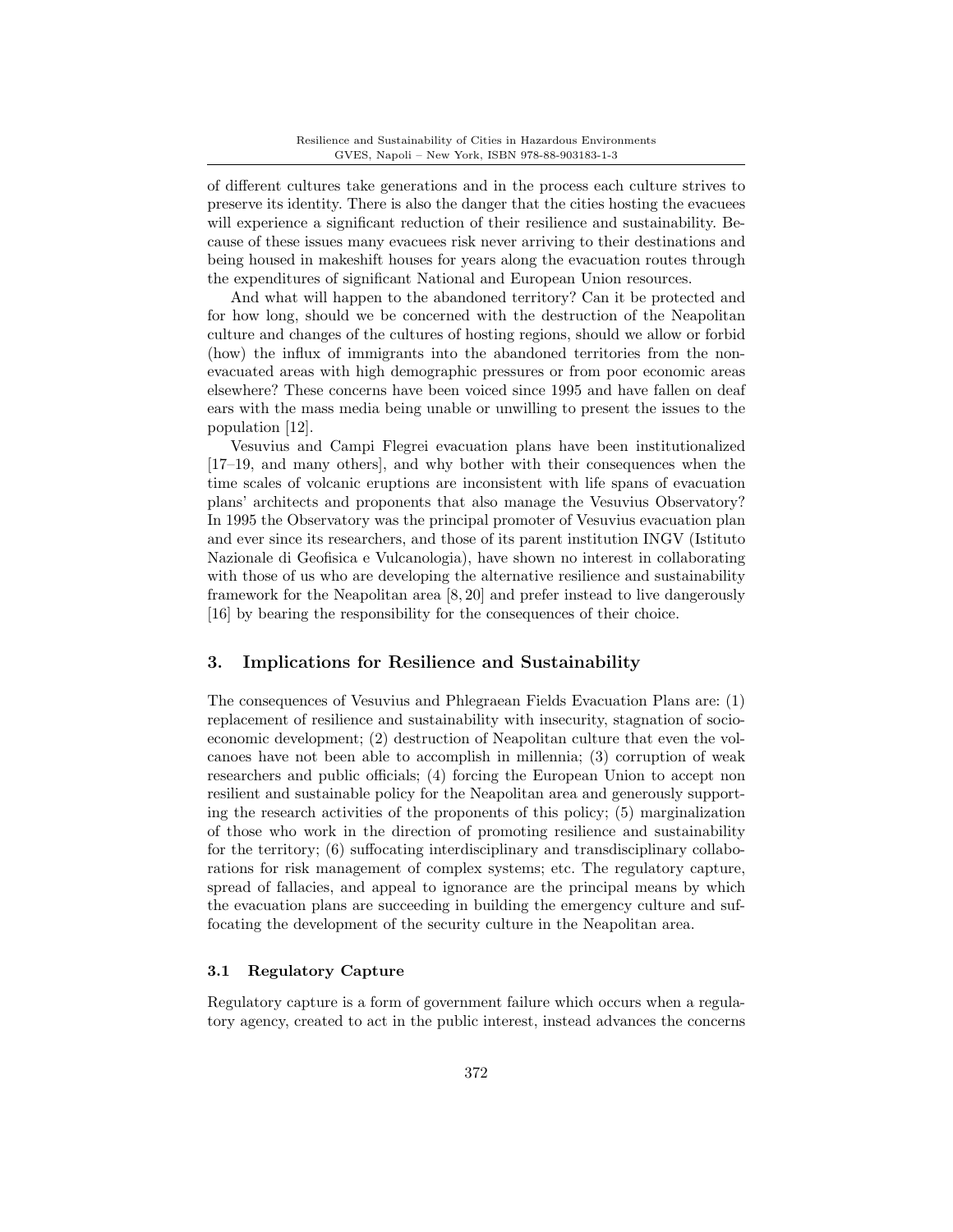of special interest groups that dominate the sector it is charged with regulating. In our situation the regulatory agency is the Italian Civil Protection and the special interest group comes from the Italian earth science community with strong lobbies in Brussels that ensure substantial supports for European earth science researchers associated with the International Association of Volcanology and Chemistry of the Earth's Interior (IAVCEI). This is the "mondo scientifico" that is used to justify Vesuvius and Campi Flegrei evacuation plans and convince Civil Protection that "everything is under control" without specifying what exactly is under control.

When the architects of flawed evacuation plans impose on their clients the enforcements of these plans and silence dissenting views one can only expect disastrous outcomes. This happened in 2009 in l'Aquila with earthquakes [21] where 308 people died and in 2011 in Fukushima with nuclear reactor accidents [22] where the people evacuated in the direction of propagating radioactive cloud and the accident left  $30,000 \text{ km}^2$  of Japanese territory polluted and 650 km<sup>2</sup> exclusion area around the reactors.

## 3.2 Fallacies

Aristotle [23] was the first to discuss fallacies. Fallacies are false premises, and some of the prominent ones are appeal to authority, appeal to ignorance, and ignoring the issues.

The fallacy of *appeal to authority* occurs when someone accepts a truth on blind faith just because someone admired said it. In our situation this someone are the architects of Vesuvius and Campi Flegrei evacuation plans who with the control of volcano monitoring instruments and similar international collaborators, apparently have all the authority to claim to be the "ultimate authority" on deciding what to do with the Neapolitans and deciding the scientific research on volcanoes.

The fallacy of appeal to ignorance occurs when someone asserts a claim that must be accepted because no one else can prove otherwise. In our situation again, the populations around the Neapolitan volcanoes have no experiences with eruptions and cannot properly judge their potential consequences or the consequences of massive evacuations. The proponents of such evacuations know this and thus thrive in this ignorance. Only an electorate educated on volcanic risk can force its elected representatives to work for its interests, but unfortunately we are far from reaching this goal [24].

The third fallacy of ignoring the issues is not only practiced in political and some scientific organizations when their members commit grave errors [25], but also by many mass media that prefer to follow the official lines to maintain their access to authorities rather than to expose their wrongdoings [12].

When fallacies become "truth" it takes an extraordinary event to change their spreading, because the people start demanding changes. Unfortunately, this becomes too late for many and leaves a dark mark on the society. And the society alone becomes responsible for the consequences when it allows its elected officials to operate in a risky manner.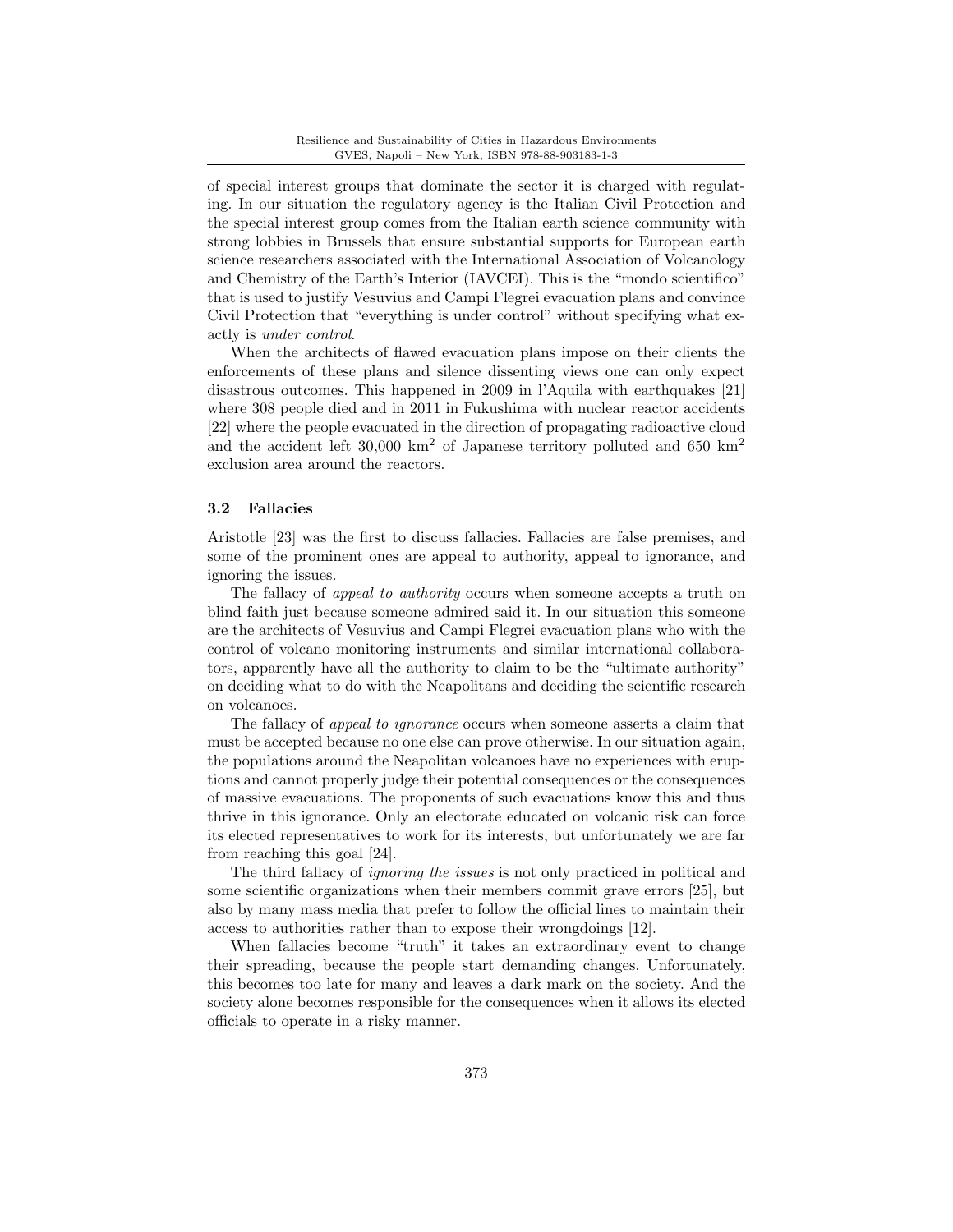## 3.3 Resilience and Sustainability Framework

Building resilient and sustainable Neapolitan area for large and small eruptions of Vesuvius and Campi Flegrei requires a reorganization of the Campanian Plain for short- and long-term time frames, and a framework for addressing this objective can be accomplished through the achievement of five major objectives called VESUVIUS–CAMPIFLEGREI PENTALOGUE [20].

This framework delineates exclusion, resilience, and sustainability areas surrounding each volcano, where no permanent habitats are allowed in the exclusion area and the people in the resilience belt, surrounding the exclusion area, can be temporarily evacuated into the sustainability area, surrounding the resilience belt, until the volcanic crisis subsides. After the volcanic crises most of the evacuated people should be able to return and rebuild their habitats.

According to this framework no massive deportations of people are required, there is no need to house evacuees in distant places and uproot them from their local environments, and no need to build and maintain massive evacuation infrastructure, because the people can simply walk to their temporary settlement on short notice. The sense of place and belonging is a central pillar of sustainability [26] and it has been structured in VESUVIUS 2000 and five of its central objectives VESUVIUS–CAMPIFLEGREI PENTALOGUE.

## 4. Conclusions

We discussed some critical issues associated with Vesuvius and Campi Flegrei evacuation plans and stressed that they are unreliable technically, socioeconomically and culturally, and work in detriment to the accomplishment of resilience and sustainability in the Neapolitan area. Their existence is rooted in the regulatory capture of special interests and institutionalization of fallacies that will have long term negative consequences. For the time-scales of Vesuviustype eruptions, the immediate areas surrounding the craters of Vesuvius and Campi Flegrei should be excluded from permanent habitation, the belts surrounding the exclusion areas should be made resilient, and the areas beyond the resilient belts should be made sustainable and capable of temporarily housing the populations from high danger areas during the volcanic crises. For the timescales of Campi Flegrei super eruptions these belts should be extended further out into the Campanian Plain.

The ultimate danger of Vesuvius and Phlegraean Fields evacuation plans is that they exist for the benefit of special interests, give the elected officials excuses not to produce the Neapolitan area resilient and sustainable, corrupt weak researchers, give the stakeholders false hopes, and are depriving the Neapolitans from constructing better lives in the area reserved for social, economic, environmental, and institutional developments.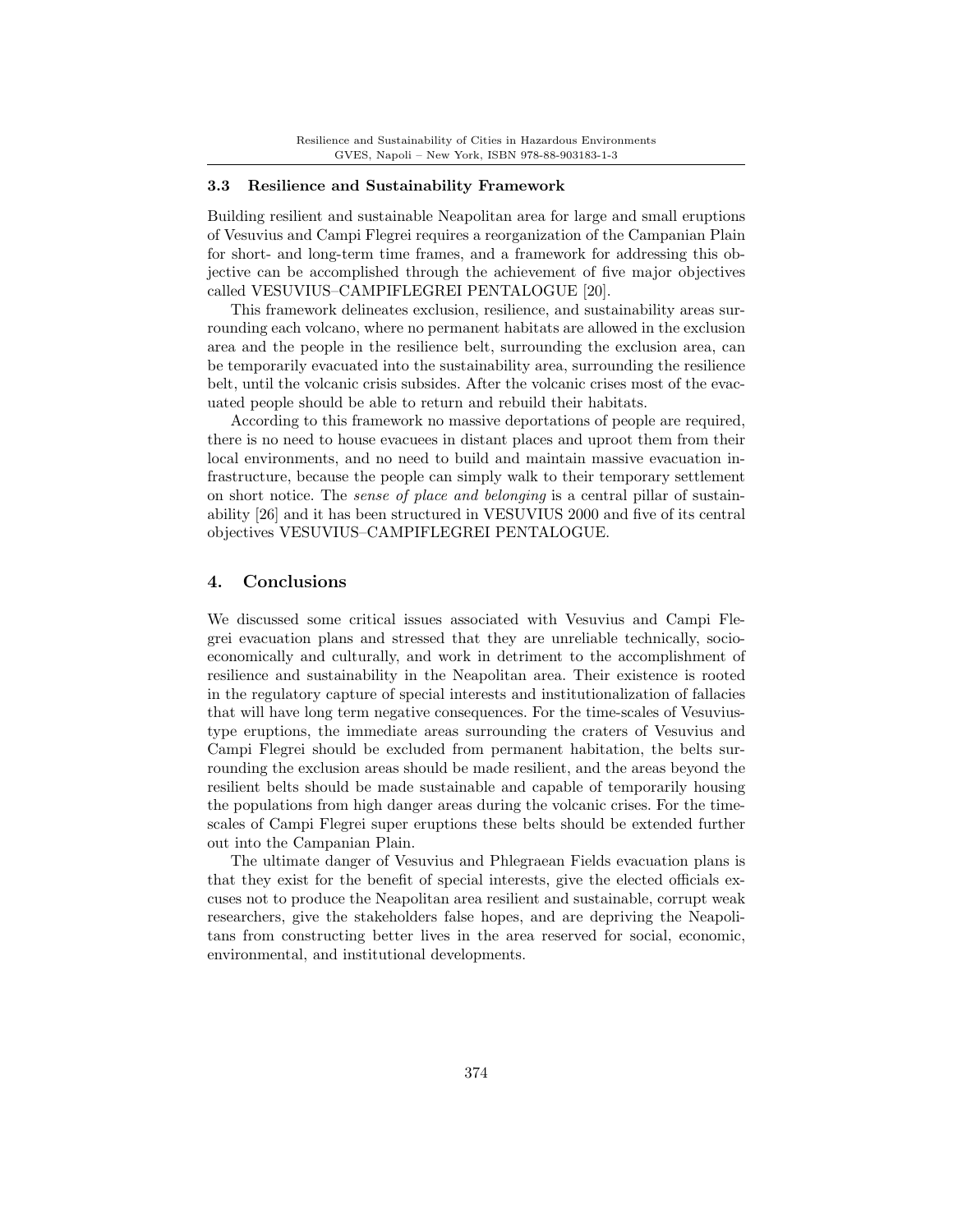# References

- 1. Santacroce, R. (1987). Somma-Vesuvius. CNR Quaderni 114, Roma. https://en.wikipedia.org/wiki/Mount Vesuvius (accessed 26 April 2018)
- 2. Rosi., M., Sbrana, S. (1987). Phlegrean Fields. CNR Quaderni 114, Roma. https://en.wikipedia.org/wiki/Phlegraean Fields (accessed 26 April 2018).
- 3. The deposits of eruptions of Vesuvius and Campi Flegrei have been studied principally by the geologists from Naples (G. Rolandi and co-workers) and Pisa (R. Santacroce and co-workers). The data from these two groups are not consistent, with the Naples group reporting much more powerful eruptions than the Pisa group.
- 4. Dobran, F. (2007). Urban habitat construction around Vesuvius: Environmental risk and engineering challenges. European Union COST 26 Project: Urban Habitat Constructions under Catastrophic Events, Prague, March 30-31. http://http://www.gvess.org/Prague 2007 dobran.pdf
- 5. OV (2018). Vesuvius and Campi Flegrei unrests. Osservatorio Vesuviano, INGV. http://www.ov.ingv.it/ov/ (Accessed 23 September 2018).
- 6. PC (1995). Pianificazione nazionale d'emergenza dell'area vesuviana. Dipartimento della Protezione Civile, Roma. http://www.protezionecivile.gov.it/resources/ cms/documents/1995 PIANO.pdf
- 7. PC (2001). Elementi di base per la pianificazione nazionale di emergenza dell'area flegrea. Dipartimento della Protezione Civile, Roma.
- 8. Dobran, F. (2006). VESUVIUS 2000: Toward security and prosperity under the shadow of Vesuvius. In Vesuvius: Education, Security, and Prosperity, F. Dobran (ed.). Elsevier, Amsterdam.
- 9. PC (2018a). Aggiornamento del Piano nazionale di emergenza per il Vesuvio. The members of the national commission responsible for the updates of emergency plans for Vesuvius and Campi Flegrei are F. Barberi, L. Civetta, P. Gasparini and G. Luongo. http://www.protezionecivile.gov.it/ jcms/it/view dossier.wp?contentId=DOS37087 (accessed 24 April 2018)
- 10. PC (2018b). Aggiornamento del piano nazionale di emergenza per i Campi Flegrei. The members of the national commission responsible for the updates of emergency plans for Vesuvius and Campi Flegrei are F. Barberi, L. Civetta, P. Gasparini and G. Luongo. http://www.protezionecivile.gov.it/jcms/it/view\_dossier.wp?contentId= DOS48755 (accessed 24 April 2018)
- 11. Macedonio, G., Neri, A., Martini, M., Marzocchi, W., Papale, P., Pareschi, M.T., Santacroce, R., Dellino, P., Orsi, G., Del Pezzo, E., Zolo, A., Zuccaro, G. (2010). Osservatorio Vesuviano: Scenari eruttivi e livelli di allerta per il Vesuvio (Eruption scenarios and alert levels for Vesuvius). INGV, Napoli. http://www.protezionecivile.gov.it/resources/cms/documents/Rapporto finale gruppo lavoro Vesuvio 2012 definitivo.pdf (accessed 26 April 2018)
- 12. GVES (2018). Naples on Volcanoes website. http://www.gvess.org (accessed 26 April 2018)
- 13. Swanson, D.A., Casadevall, T.J., Dzurisin, D., Malone, S.D., Newhall, C.G., Weaver, C.S. (1983). Predicting eruptions of Mount St. Helens, June 1980 through December 1982. Science 221, 1369-1376.
- 14. Pinatubo (1999). Lessons from a major eruption: Mt. Pinatubo, Philippines. EOS Trans American Geophysical Union 72, pp. 545, 552-553, 555.
- 15. De Natale, G., Kuznetzov, I., Kronrod, T., Peresan, A., Saraò, A., Troise, C., Panza, G.F. (2004). Decades of seismic activity at Mt. Vesuvius: 1972–2000. Pure Appl. Geophys 161, 123-144.